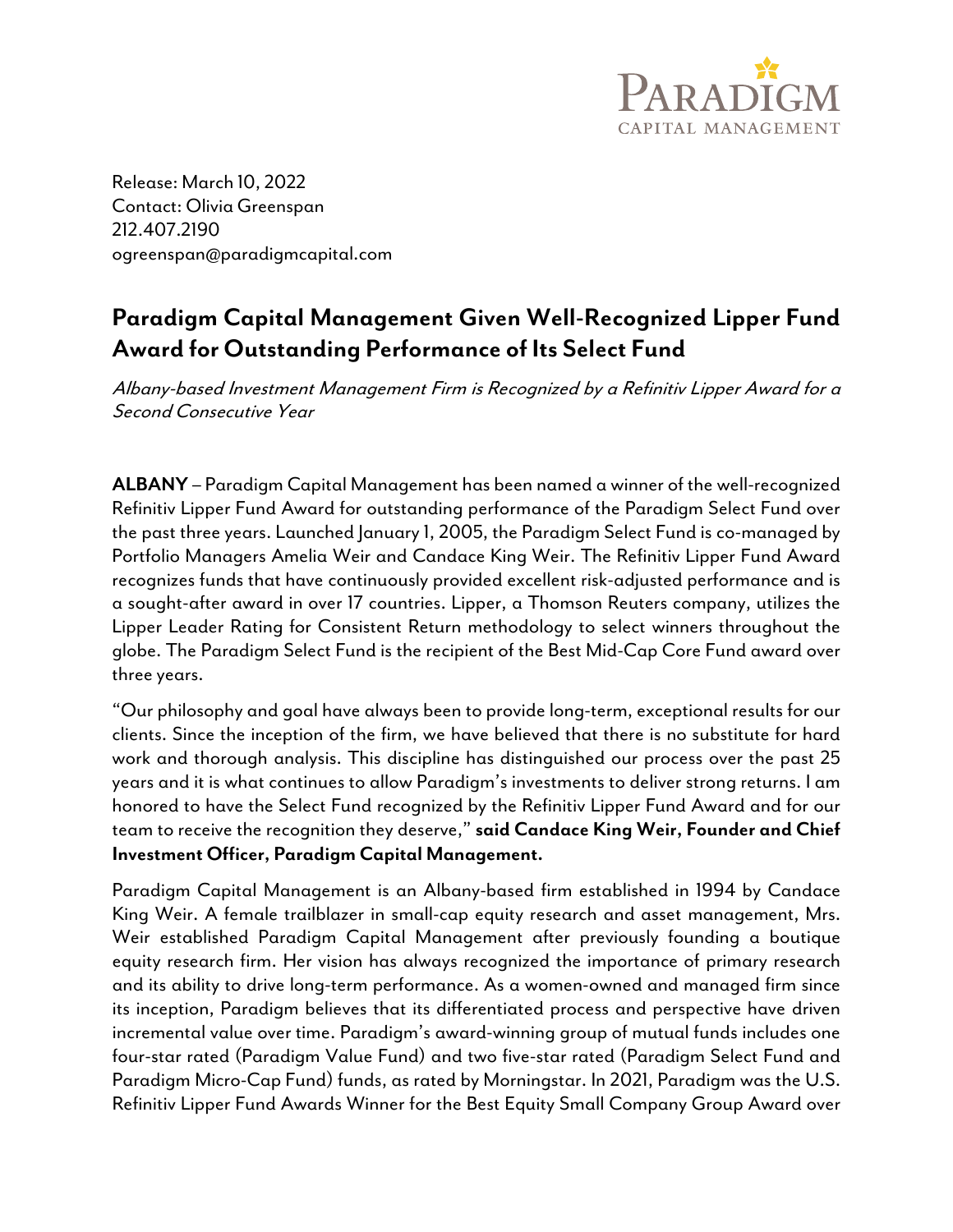3 years. Paradigm was one of eight firms to win the family of funds award in 2021, and one of only two firms to win the equity class award within that group.

"Paradigm Capital Management is grounded in principles and philosophies that have allowed our firm to excel and deliver outperformance for its clients over time. We have remained a small boutique firm despite changes in the asset management landscape, which allows us to make thoughtful investment decisions based on our primary research and institutional knowledge. This award is recognition of the success we strive to deliver year over year and speaks to the mindset of the firm and our continued focus on delivering superior results for our clients," said Amelia Weir, Senior Vice President, Paradigm Capital Management.

"The 2022 Refinitiv Lipper Fund Awards recognize award winning managers who are successfully facing down market factors not seen in decades including rising inflation, a thinning labor pool and continuing constraints on the global supply chain. Markets are ebbing and flowing along with the sentiments and emotions of investors as the pandemic continues to cloud outlooks and change perspectives. Fund managers find themselves looking beyond earnings statements and factoring in impacts of viral waves – making active management more challenging than ever. We applaud the 2022 Refinitiv Lipper Fund Award winners such as Paradigm Capital Management for delivering outperformance and the accompanying comfort of consistency to investors' portfolios in a time of unprecedented change," said Robert Jenkins, Head of Research, Lipper, Refinitiv.

The Refinitiv Lipper Fund Awards were announced on March 10, 2022.

## ###

About Paradigm Capital Management:

Paradigm's heritage extends back to the early 1970s when Candace King Weir founded an institutional research boutique specializing in small-cap equities. Recognizing that smallcaps presented unique opportunities to capitalize on inefficiencies and valuation discrepancies, Paradigm Capital Management was established in the early 1990s.

Today, we maintain our resolute belief in the outsize return potential of small caps. We continuously refine our research approach, while reaffirming key tenets of our investment process. Over time, we have learned firsthand that consistent interaction with and evaluation of a company's management and competitive positioning can drive investment results.

## Important Information:

Past performance does not guarantee future results. Investing in small-cap stocks is more risky and more volatile than investing in large-cap stocks. The investment return and principal value of an investment will fluctuate so that an investor's shares, when redeemed, may be worth more or less than their original cost. Current performance may be lower or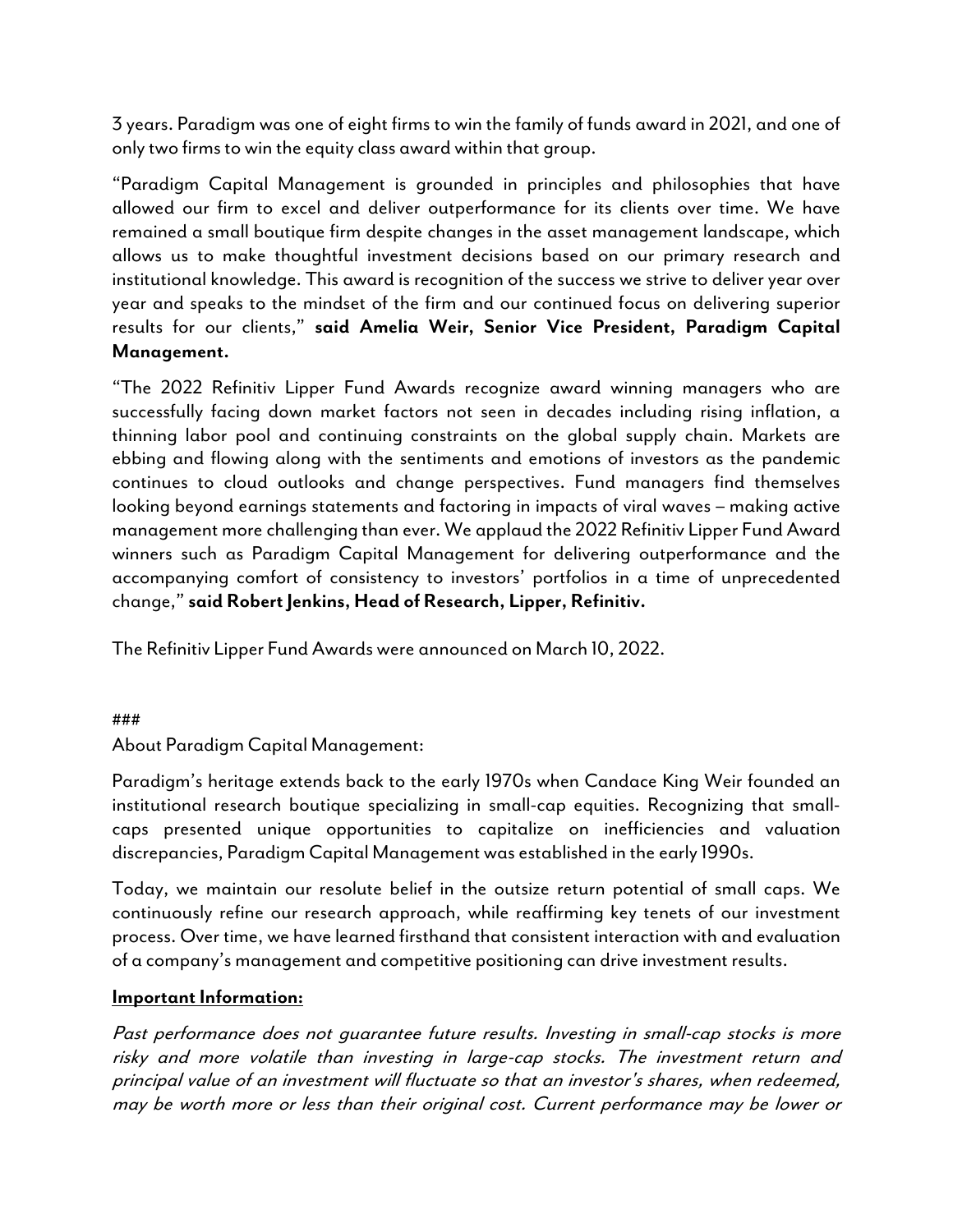higher than the performance data quoted. You may obtain performance data current to the most recent month-end by calling the transfer agent at 1 (800) 544-6547.

Before investing, carefully consider the investment objectives, risks, management fees, and expenses. To obtain a prospectus which contains this and other information about the Fund, please call 1 (800) 239-0732 or visit www.paradigm-funds.com. Please read the prospectus carefully before investing or sending money.

©2021 Morningstar, Inc. All Rights Reserved. The information contained herein: (1) is proprietary to Morningstar and/or its content providers; (2) may not be copied or distributed; and (3) is not warranted to be accurate, complete or timely. Neither Morningstar nor its content providers are responsible for any damages or losses arising from any use of this information. Star ratings are based on a Morningstar risk-adjusted return measure that accounts for variation in a fund's monthly performance (including the effects of sales charges and redemption fees), placing more emphasis on downward variations and rewarding consistent performance. The overall rating is a weighted average of the 3-, 5-, and 10-year (if applicable) returns.  $5$  Stars = top 10% of funds in a category; 4 stars = next 22.5% of funds; 3 stars = middle 35%; 2 stars = next 22.5%; 1 star = bottom 10%. A fund must be in existence three years to be rated. Ratings are subject to change monthly. As of 12/31/21, the Paradigm Select Fund had a 5-star rating for the 3-year period (360 funds), a 5-star rating for the 5 year period (313 funds), a 4-star rating for the 10-year period (206 funds) and Overall the Select Fund had a 5-star rating (360 funds). As of 12/31/21, the Paradigm Value Fund had a 4-star rating for the 3-year period (596 funds), a 5-star rating for the 5-year period (528 funds), a 3-star rating for the 10-year period (352 funds) and a 4- star rating for the Overall period (596 funds). As of 12/31/21, the Paradigm Micro-Cap Fund had a 5-star rating for the 3-year period (596 funds), a 5-star rating for the 5-year period (528 funds), a 5-star rating for the 10-year period (352 funds), and a 5-star rating for the Overall period (596 funds).

## Disclaimer:

The Refinitiv Lipper Fund Awards, granted annually, highlight funds and fund companies that have excelled in delivering consistently strong risk-adjusted performance relative to their peers.

The Refinitiv Lipper Fund Awards are based on the Lipper Leader for Consistent Return rating, which is a risk-adjusted performance measure calculated over 36, 60 and 120 months. The fund with the highest Lipper Leader for Consistent Return (Effective Return) value in each eligible classification wins the Refinitiv Lipper Fund Award. For more information, see lipperfundawards.com. Although Refinitiv Lipper makes reasonable efforts to ensure the accuracy and reliability of the data contained herein, the accuracy is not guaranteed by Refinitiv Lipper.